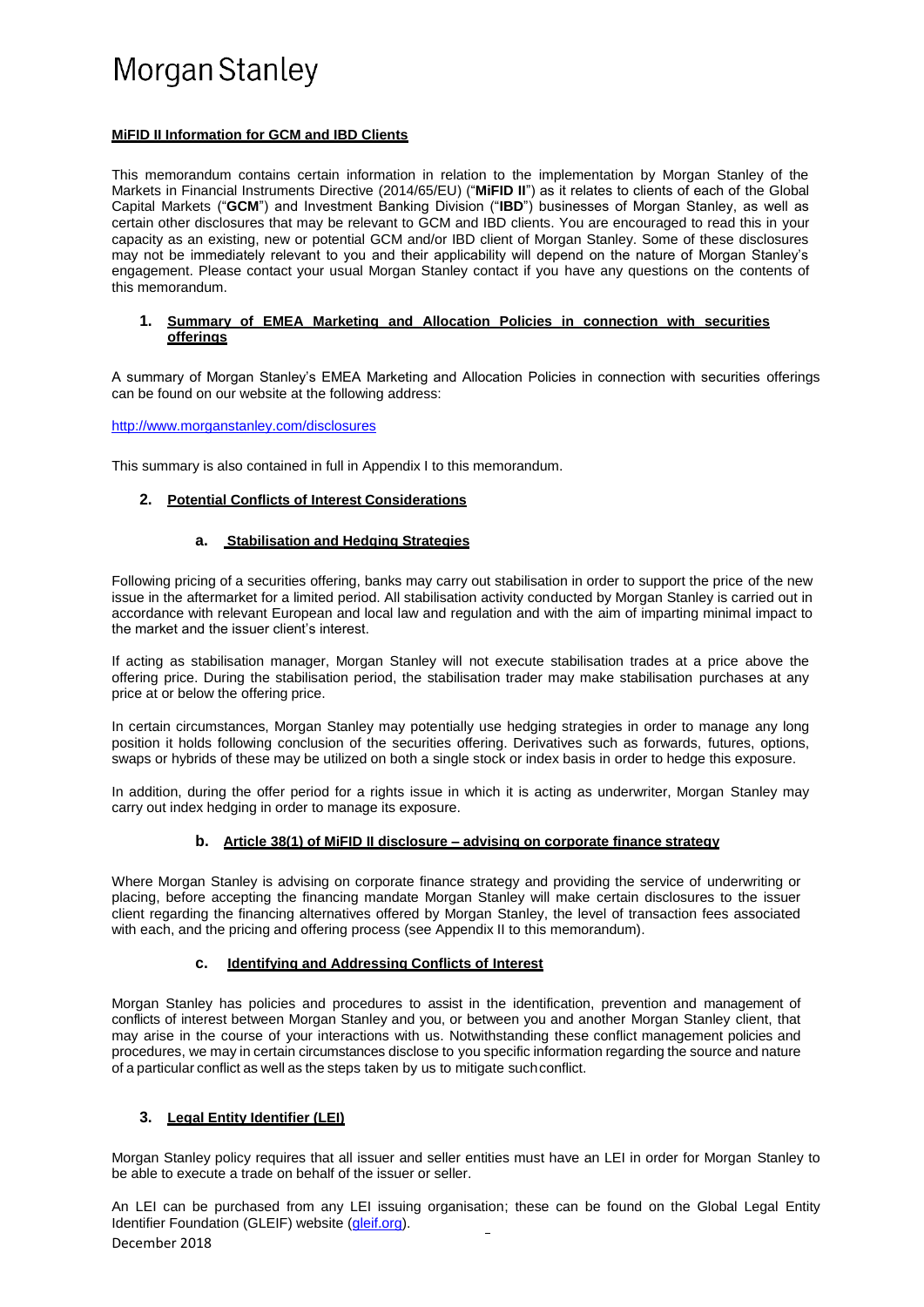# **4. Complaints Policy**

We have a complaints management policy and procedures for handling complaints that we receive, details of which can be provided on request by emailing [complaintsms@morganstanley.com.](mailto:complaintsms@morganstanley.com) If you have a complaint about us you should raise it in the first instance with our employee acting for you. If you are not satisfied with the response of our employee (or if you prefer not to raise the matter with our employee) you may request that the matter is escalated to our Compliance Department.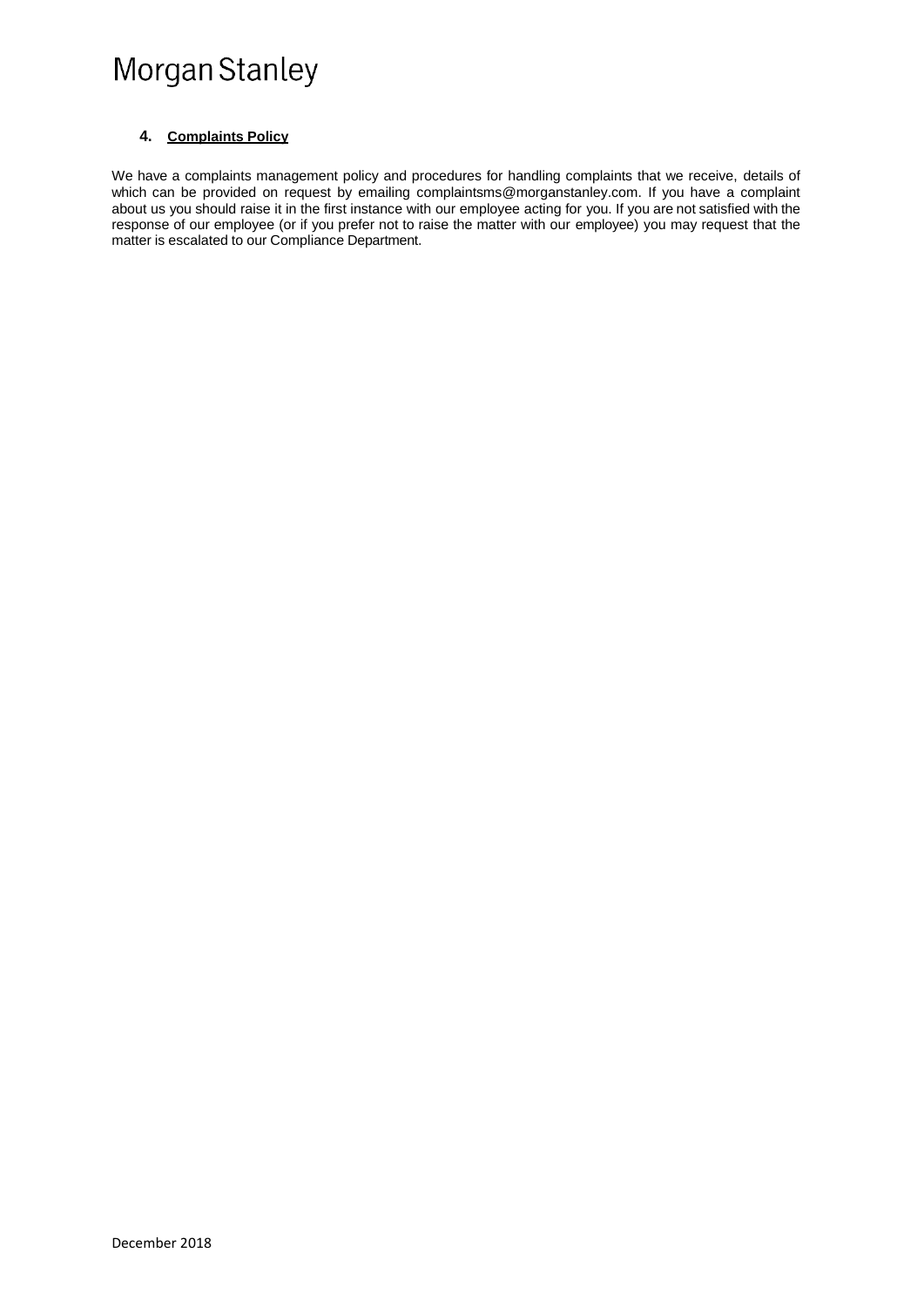# **Appendix I**

#### **Summary of EMEA Marketing and Allocation Policies in connection with securities offerings**

This document is a summary of certain of the policies that Morgan Stanley would expect to apply to the process of marketing and allocating securities offerings by our issuer/seller clients to investors in circumstances where MiFID II would apply.

These policies are designed to ensure that:

- The marketing and allocation process is conducted in a transparent manner and in accordance with proper standards of market conduct;
- Our issuer/seller clients and investors are treated fairly;
- Any conflicts of interest are appropriately managed; and
- An orderly market is maintained.

### **Marketing Process**

Before the launch of any securities offering and subsequent bookbuilding and allocation, it is customary for issuers/sellers and banks to carry out market soundings and for issuers and banks to conduct roadshows in order to introduce the issuer to potential investors and to gauge investor interest in potential transactions.

When considering which investors are chosen to participate in market soundings and issuer roadshows, Morgan Stanley would normally expect to take into consideration some or all of the following factors:

- The behaviour of the investor in, and following, similar processes;
- The investor's interest in the issuer/company or in the issuer's/company's sector;
- The level of engagement by the investor in the issuer/company, or in the issuer's/company's sector, or in past offerings by the issuer/involving the company;
- The need to comply with applicable selling restrictions or other relevant legal or regulatory restrictions in each jurisdiction where potential investors are located; and
- The views of the issuer/seller.

This decision is a matter of judgment based on our extensive experience in marketing potential offerings of securities. Normally, no one factor would be determinative in the marketing process and the particular facts and circumstances of the issuer and the investor will ultimately determine the basis of the selection of the investors for each marketing process.

### **Allocations Process**

As is customary in securities offerings, the price and allocations will be determined by means of bookbuilding. The bookbuilding process enables us to build a picture of investor interest and demand for the offering and assists in pricing.

We will work with the client to develop strategies for targeting specific types or groups of potential investors depending on the issuer's requirements and to agree their objectives. Subject to the parameters agreed with the issuer, when allocating securities, we would normally expect to take into consideration some or all of the following factors:

- 1. Client preference for specific investors
- 2. Valuation/price to be considered in conjunction with item 3 below and pricing sensitivities of investors
- 3. Extent to which client is focused on the aftermarket
- 4. Concentration (i.e. preferences as to size and number of large holdings, medium and/or smaller ones)
- 5. Any minimum or maximum allocation amounts
- 6. Desired investor types (indication of any preference as to approximate balance between identified investor "types" – e.g. long-only and hedge funds, "long-only-like" hedge funds, hedge funds that are like long-only funds, hedge funds that will trade in the stock over the long term, providers of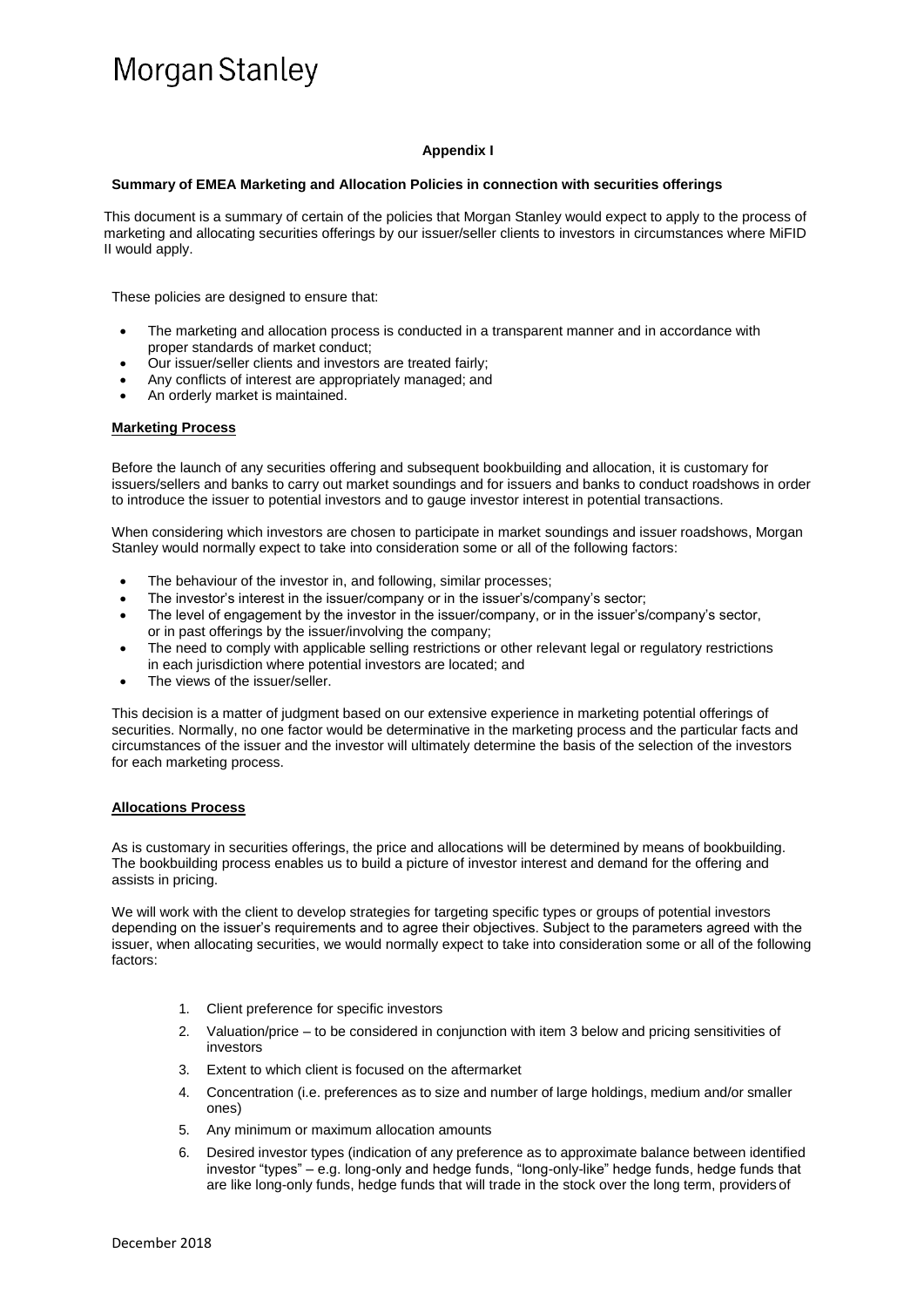liquidity, geography etc. and categories – e.g. retail fund/tracker fund/pension fund etc.) – in each case to the extent known, reasonably assumed or deduced in hindsight from the book of demand

- 7. Any "free float" or similar requirements of the relevant listing, trading or indexation regime
- 8. Desired geographical locations of investors (including consideration of applicable selling restrictions)
- 9. Level and timing of engagement in transaction process (pilot fishing/ market sounding (on wallcrossed basis or otherwise) / PDIE / roadshow meetings / other (such as reverse enquiry); oneon-one / Group
- 10. Timing of the request for allocation, relative to final management meeting for that investor (where applicable) and the request for allocation
- 11. Existing / prior holdings / size of assets under management / interest in issuer / comparable companies or offerings or within the relevant sector (to the extent known or reasonably assumed)
- 12. Participant in associated Liability Management exercise
- 13. Risk Retention Requirements (for Securitizations)
- 14. Willingness to Upsize CLO Commitments
- 15. Acceptability of documentation amendment conditions (in relation to CLOs)
- 16. Participation in other tranches of a CLO issue
- 17. Other considerations as appropriate

The allocation decision is a matter of judgment based on our extensive experience in distributing offerings of securities. Normally, no one factor would be determinative in the allocation process and the particular facts and circumstances will ultimately determine the basis of allocation.

The relevant Syndicate Desk within our Global Capital Markets Division is responsible for the pricing and allocation process. During the bookbuilding process we would provide the issuer with the opportunity to review and discuss the book of demand, which may include regular updates as to the progress of the bookbuilding process, including specific institutional investors' indications of interest. Issuers should let us know if they have specific requirements as to the regularity or content of these updates. The final allocations will be sent to the issuer and agreed as appropriate.

We would like to draw attention to the following specific points relating to allocation:

- For compliance reasons, including "know-your-customer" requirements, our general practice is to only allocate securities to Morgan Stanley's existing investor base. We make considerable efforts to manage effectively and appropriately the conflicts of interest that might arise as a result. Issuers should be aware that investors may make a profit from the resale of the securities and may also provide future revenue to MorganStanley.
- In this process we are required to treat our Private Wealth Management Division, which deals with our high net worth individual and small corporate and institutional clients, as one investor for the purposes of allocations within the bookbuilding process. That division then allocates securities to its clients without involvement from the relevant Syndicate Desk.
- Where permissible, our own trading desks and Morgan Stanley Investment Management may indicate interest in participating as investors in the offering. In order to minimize any perception of conflict of interest, our internal policies provide, among other things, that they may be treated no more favourably than other investors with similar characteristics.
- While we endeavour to agree allocation criteria and the application of these criteria with our joint bookrunner(s), there may be occasions upon which we disagree as to the suitability of a particular investor and allocations represent a compromise between us. This might arise, for example, where we are not familiar with a particular investor proposed by a joint bookrunner or where we disagree with the joint bookrunner as to the appropriate size of allocation to an investor. Similarly, when we allocate to any comanagers we do not have visibility as to onward allocations to the co-managers' investor base.
- If the issuer wishes to include a Friends and Family tranche in the offering, they should let us know as soon as possible. We will rely on the issuer to identify potential participants in this tranche; we will not seek to include our existing investor base though the issuer may of course do so. Since participants will generally not need to be part of our existing investor base, we may need to enlist the issuer's assistance in satisfying ourselves regarding anti- money laundering and know-your-customer requirements for these individuals.

Please do not hesitate to contact your Morgan Stanley coverage team at any time with any questions regarding the marketing and allocation process.